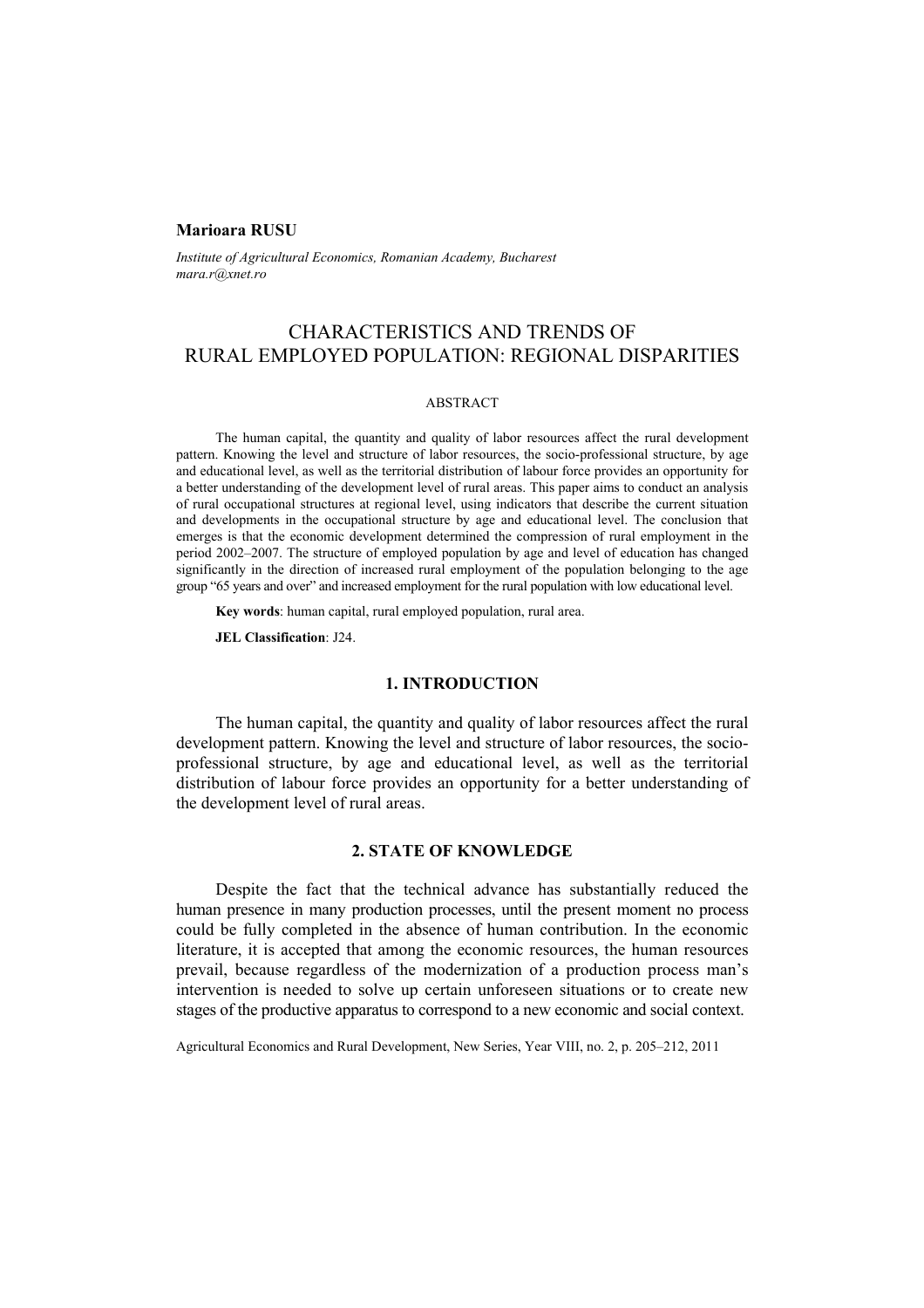While the special importance of the human resources was and is still unanimously acknowledged, not the same thing could be said about the definition of the human resources concept, which has been differently approached in time. In the last years, in the specialty literature, different terms or terms with quite similar meanings were used to designate the same concept: "human capital", "human factor", "human resources", "labour resources", "labour force", "human potential", etc.

At the national economy level, the human resources are represented by the total population, in the assertion of its economic dimension, through the direct or indirect participation on the labour force market, by the accumulation of knowledge, which incorporates the ideas, the experience, the skills acquired during the school years, as well as in the work process.

#### **3. MATERIAL AND METHOD**

The analysis of the rural occupational structures, by regions, comprises the indicators describing both the present situation and the evolution of the occupational structure by age groups and educational level, so that their intrinsic features can be captured and by this, the elements conditioning the future economic development pattern, from the perspective of the labour market resources.

#### **4. RESULTS AND DISCUSSIONS**

In Romania, the employed population, totalling 9,353,326 persons, accounted for 43.7% of total population in the year 2007. In the rural area, the employed population amounted to 4,282,043 persons, which represented 49.46% of the total employed population registered at national level. The data published by the National Institute for Statistics for the period 2002–2007 show that the rural employed population was down by 339,403 persons (NIS, 2003, 2007).

By age categories, the employed population in the rural area has a relatively balanced structure, where the population in the adult age groups prevails, with an important potential of participation to work. The analysis of the employed population distribution by age groups reveals that the largest share is held by the persons aged 25–34 years (28.3%) (Figure 1).

A characteristic of the rural employed population in relation to the total population is the largerest share in the categories at the extremities of the working interval, i.e. the groups 15–24 years and 65 and over. The employment of the population in the age group 65 years and over reached a higher share than the national average, revealing a high demographic ageing, both of the population and of the labour force in the rural area. The labour force in the rural area is mainly employed in the private sector, in the agricultural sector in particular, and this can also determine a high share of the employed population from the old aged categories.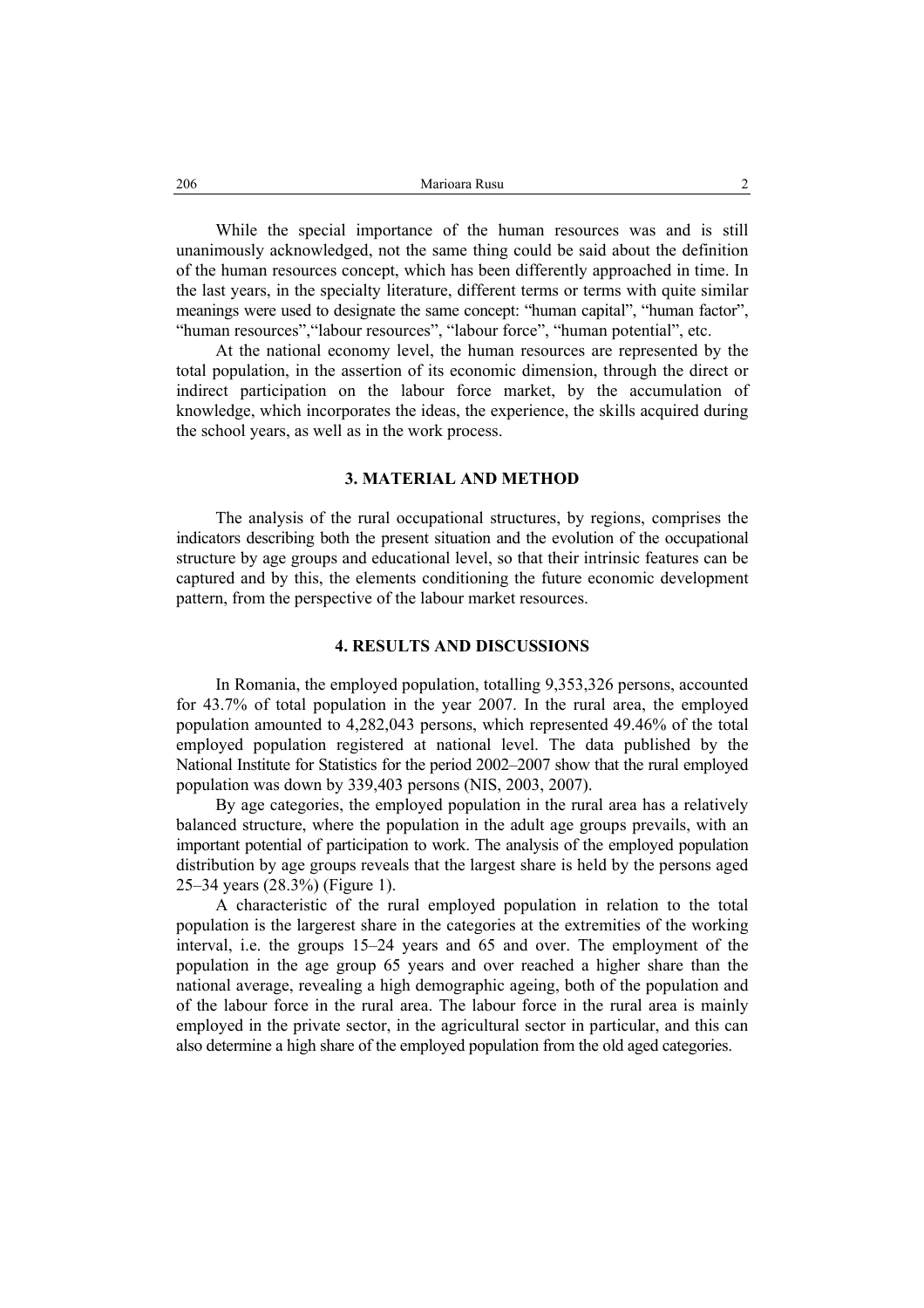

Source: NIS (2008) The Labour Force in Romania. Employment and Unemployment in the Year 2007.

Figure 1: The structure of the rural employed population by age groups, in the year 2007.

The rural employed population, by age categories, presents a series of differentiations at the level of the development regions (Table 1). Thus, as regards the age category 15–24 years, most development regions have shares ranging from 10 to 11%, except for the regions South-East and South-West.

The Region Center has the highest share of the employed population in the age group 25–34 years, while the Region Bucharest for the group 35–44 years. In the regions South-West and South-East, the largest share of the persons older than 65 year who are in activity can be found: here the population employed in agriculture prevails and this can represent one of the causes of the high share of this age group together with the high share of the self-employed and unpaid family workers.

The comparative analysis of the eight regions shows that the structure of the rural employed population by age groups reveals a concentration in the adult age group, with an important potential of participation to work.

In order to provide a more comprehensive image of the evolution of the regional occupational structures, it is necessary to capture the characteristics and evolutions on the labour market by regions, an analysis for the period 2002–2007 (Figure 2). The analysis of the evolution of the rural employed population reveals that in all eight regions we can notice a diminution process. The only exceptions are found in the case of the age group 35–64 years, which experienced an increase up to 10% in the regions South, South-East and Center. The age group 65 years and over experienced a significant decline in the Region Bucharest (73.39%) and in the Region Center (44.79%).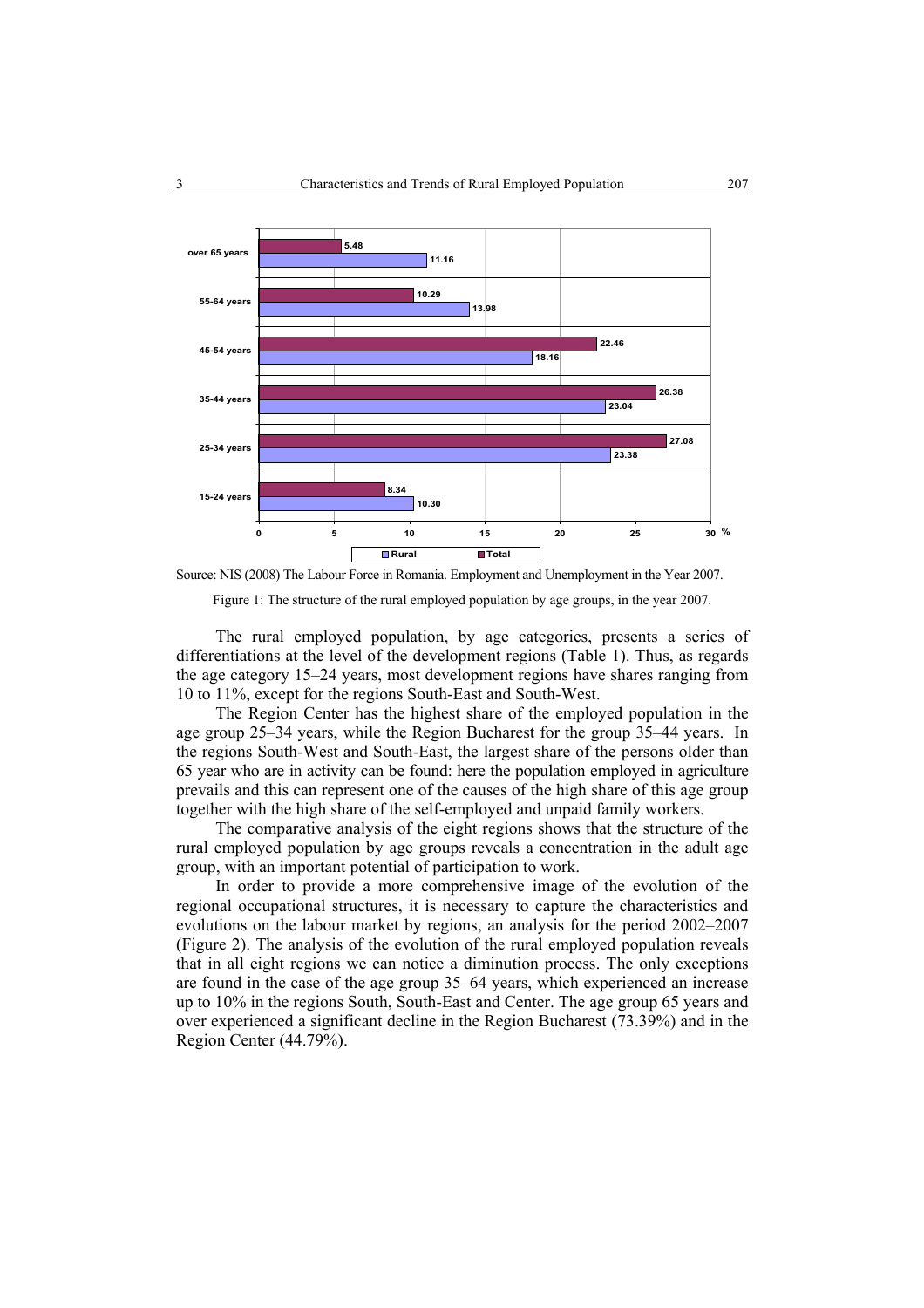#### The structure of the rural employed population by age category and development regions in the year 2007 Τ Τ Τ **65 years and**

*Table 1* 

| <b>Region</b>    |      |      | 15–24 years 25–34 years 35–44 years 45–54 years 55–64 years |      |      | $\cdot$<br>over |
|------------------|------|------|-------------------------------------------------------------|------|------|-----------------|
| North-East       | 10.8 | 23.1 | 20.7                                                        | 16.8 | 14.6 | 14.0            |
| South -East      | 9.8  | 23.2 | 23.8                                                        | 18.8 | 12.8 | 11.6            |
| South            | 10.1 | 23.5 | 24.0                                                        | 17.5 | 14.3 | 10.6            |
| South-West       | 8.9  | 21.0 | 21.0                                                        | 17.8 | 16.6 | 14.7            |
| North-West       | 10.2 | 23.1 | 24.0                                                        | 18.3 | 14.1 | 10.3            |
| West             | 11.3 | 24.2 | 24.1                                                        | 20.7 | 13.1 | 6.6             |
| Center           | 11.1 | 26.5 | 26.0                                                        | 20.5 | 10.9 | 5.0             |
| <b>Bucharest</b> | 11.8 | 30.1 | 30.4                                                        | 19.3 | 7.1  | 1.3             |
| Rural            | 10.3 | 23.3 | 23.0                                                        | 18.2 | 14.0 | 11.2            |

Source: NIS (2008) The Labour Force in Romania. Employment and Unemployment in the Year 2007.



Source: NIS (2008) The Labour Force in Romania. Employment and Unemployment in the Year 2007; NIS (2003) Household Labour Force Survey (AMIGO) in the Year 2002, AMIGO, 2002.



The concentration of the rural activities in the primary sector is associated to a specific educational structure: the structure of the rural employed population reveals the prevalence of the low level educational categories: secondary school 32%, vocational 28%, primary or no schooling 13%. These categories sum up 73% of total employed population (Figure 3). The structure of the rural employed population by educational level reflects the occupational structure dominated by forms of occupational status characteristic to the traditional agrarian economy – the self-employed and the unpaid family workers.

ſ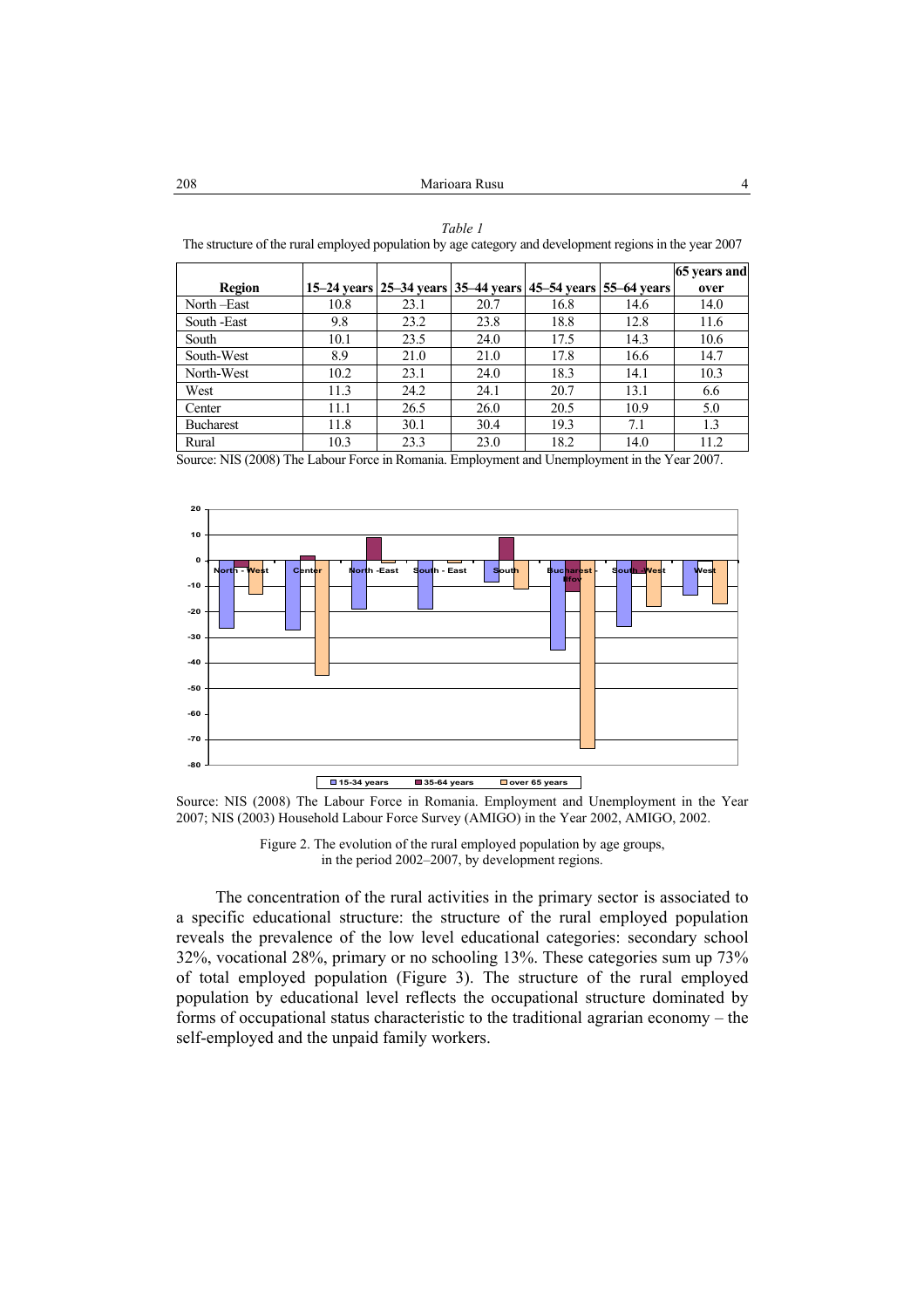

Source: NIS (2008) The Labour Force in Romania. Employment and Unemployment in the Year 2007.

Figure 3. The structure of the rural employed population by educational level, 2007.

In the year 2007, the rural employed population was down by 7.74% as compared to the year 2002. The evolution of the employed population by educational level reveals a strong diminution in the case of persons with secondary school education (–11.10%) and also in the case of persons with primary school and/or without schooling  $(-32.91\%)$  (Figure 4). The share of the rural employed population that graduated a university and vocational school had an increasing trend, i.e. 11.99% and 9.83% respectively.



Source: NIS (2003) Household Labour Force Survey (AMIGO) in the Year 2002; NIS (2008) The Labour Force in Romania. Employment and Unemployment in the Year 2007.

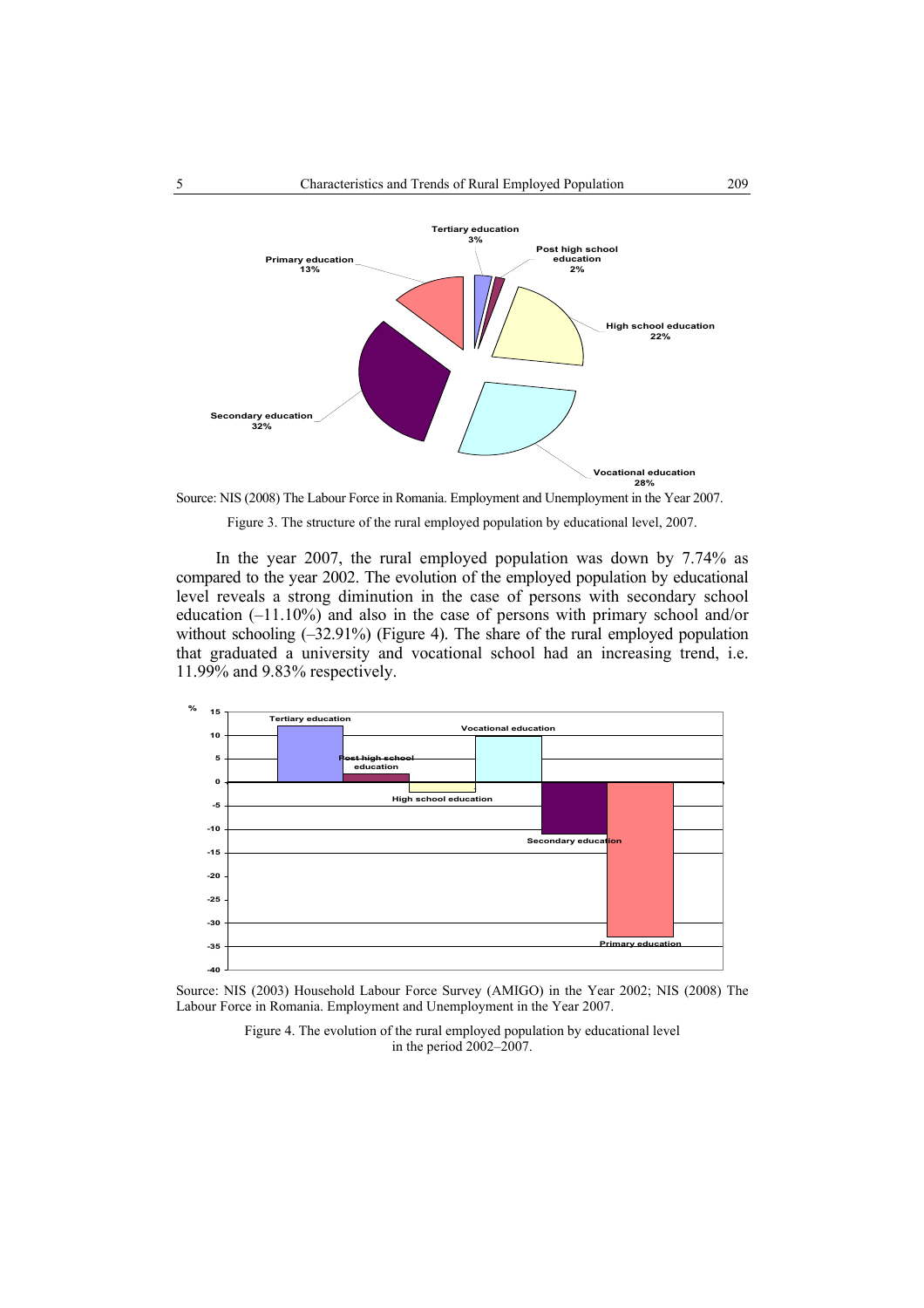| 210 | Marioara Rusu |
|-----|---------------|
|     |               |

By development regions, in the year 2007, we can notice significant disparities as regards the educational level of the rural employed population. Thus, the Regions North-West and Center have significantly larger shares of labour force with higher education: 3.67% and 4.51% respectively. The Region Bucharest (37.79%), the Region South (26.04%) and the Region North-West (25.91%) are characterized by the highest share of employed population with high-school education. Significant shares of employed persons with primary education and/or without any education are found in the Regions North-East and South-West (Table 2). By regions, the structure of the rural employed population by educational level reveals that in the predominantly agricultural regions, it is the persons with primary and medium education prevail, while in the regions with a higher development level, the share of the rural employed population with higher education is significantly higher.

Following the analysis of the distribution of employed population by educational level, we can notice that the largest shares are found in the persons with high-school education in all eight development regions.

The concentration of the economic activities in the rural area in the primary sector is associated to a specific socio-professional structure. While more than 90% of the employed persons in the urban area are wage earners, in the rural area the self-employed or the unpaid family workers prevail, most of them working in the farming sector. These characteristics can influence the distribution of the employed rural population by educational level.

|                  | <b>Tertiary</b><br>education | Post high-<br>school<br>education | High-school<br>education                    | <b>Vocational</b><br>education          | Secondary<br>education | Primary or<br>without<br>school |
|------------------|------------------------------|-----------------------------------|---------------------------------------------|-----------------------------------------|------------------------|---------------------------------|
| North-East       | 2.00                         | 1.20                              | 16.19                                       | 27.27                                   | 36.63                  | 16.70                           |
| South-East       | 2.24                         | 1.75                              | 20.12                                       | 25.52                                   | 35.53                  | 14.84                           |
| South            | 3.28                         | 2.05                              | 26.04                                       | 28.85                                   | 27.70                  | 12.08                           |
| South-West       | 3.05                         | 2.03                              | 20.87                                       | 25.64                                   | 32.89                  | 15.52                           |
| West             | 2.72                         | .                                 | 25.89                                       | 30.12                                   | 32.14                  | 7.39                            |
| North-West       | 3.67                         | 2.15                              | 25.91                                       | 24.87                                   | 32.49                  | 10.92                           |
| Centre           | 4.51                         | 1.98                              | 23.89                                       | 36.47                                   | 24.66                  | 8.48                            |
| <b>Bucharest</b> | .                            | .                                 | 37.79                                       | 21.48                                   | 28.06                  | .                               |
| Rural<br>$\sim$  | 2.99<br>$\sim$               | 1.80<br>. .                       | 22.19<br>$\sim$<br>$\overline{\phantom{a}}$ | 27.78<br>$\sim$ $\sim$ $\sim$<br>$\sim$ | 32.16<br>.             | 13.08<br>$\sim$ $\sim$ $\sim$   |

*Table 2*  Structure of rural employed population by educational level, by development regions in the year 2007

Source: NIS (2008) Labour Force in Romania. Employment and Unemployment in the Year 2007.

The analysis of the rural employed population evolution by the educational level reveals the existence, in the first place, of a significant diminution of the employed population with primary education and/or with no schooling in all the eight development regions: the most critical decrease is met in the Region North-West (40.60%) and the lowest decrease in South-West (25.93%). Except for the regions South and North-East, all the other regions are confronted with a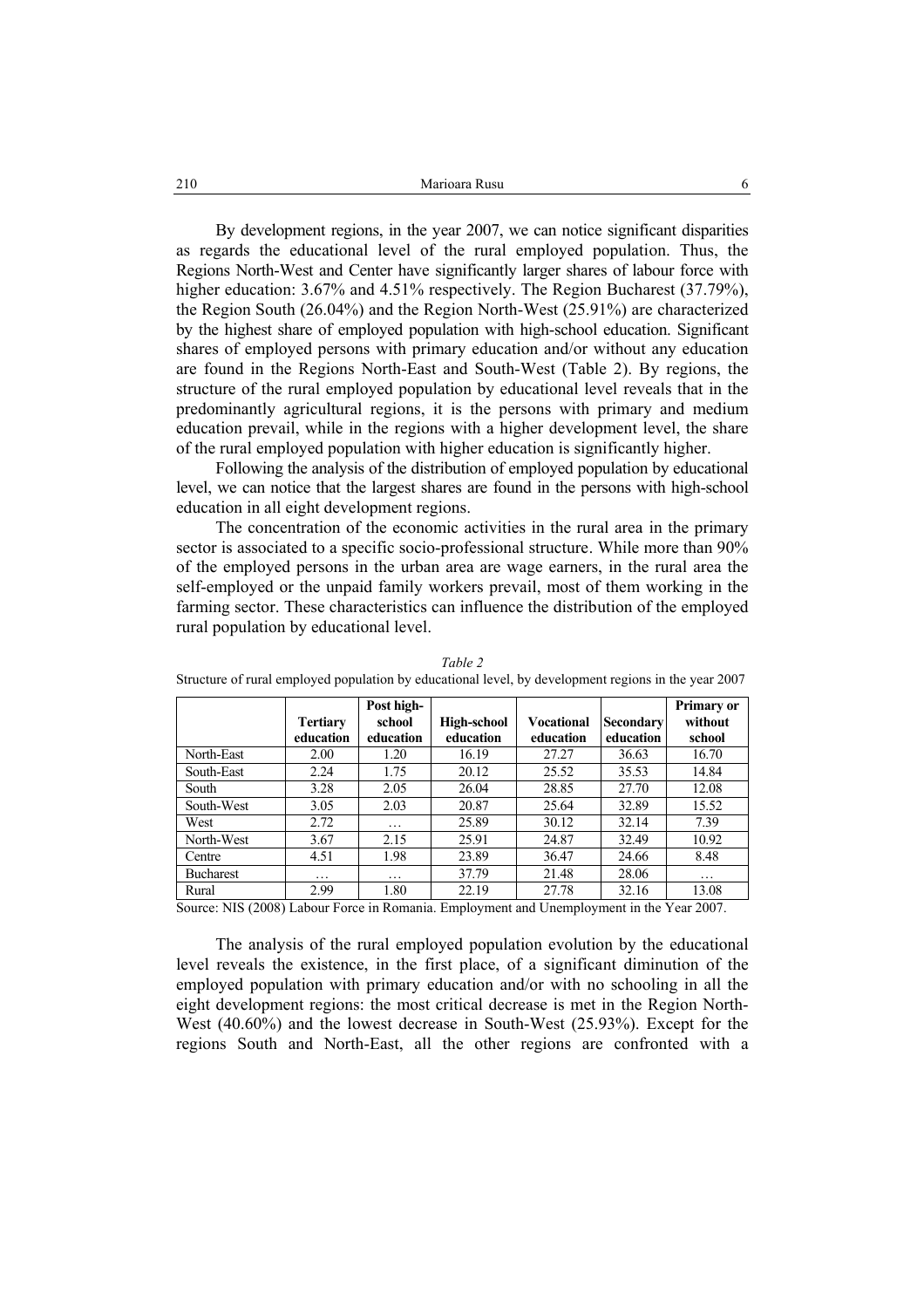diminution of the employed population with secondary education. As regards the increase of the share of employed population with medium and higher education, it can be noticed that two regions are on a top position, namely the Region South and the Region Center (Figure 5).



Source: NIS (2003) Household Labour Force Survey (AMIGO) in the Year 2002; NIS (2008) The Labour Force in Romania. Employment and Unemployment in the Year 2007.

Figure 5. Evolution of the rural employed population be educational level, in the period 2002–2007, by development regions.

# **5. CONCLUSIONS**

To sum up, the employment of the labour force, basic component of the rural development, represents one of the sensitive dimensions in the investigated period, when a process of labour employment compression took place in the rural area. The structure of the employed population by age groups and educational level significantly changed, in the direction of an increase in the share of the rural employed population in the age group 65 years and over and the increase of the category of employed population with a low educational level.

In the territory, the evolution of the structure of employed population by age groups and educational level is coordinated with the economic and social development level: the regions with a low level and a very low level of economic development have an occupational structure characterized by high shares of population with a lower educational level. The regions with high economic and social development indices (Bucharest, Center, North-West) have an occupational structure in which the younger age groups and the medium to higher education prevail.